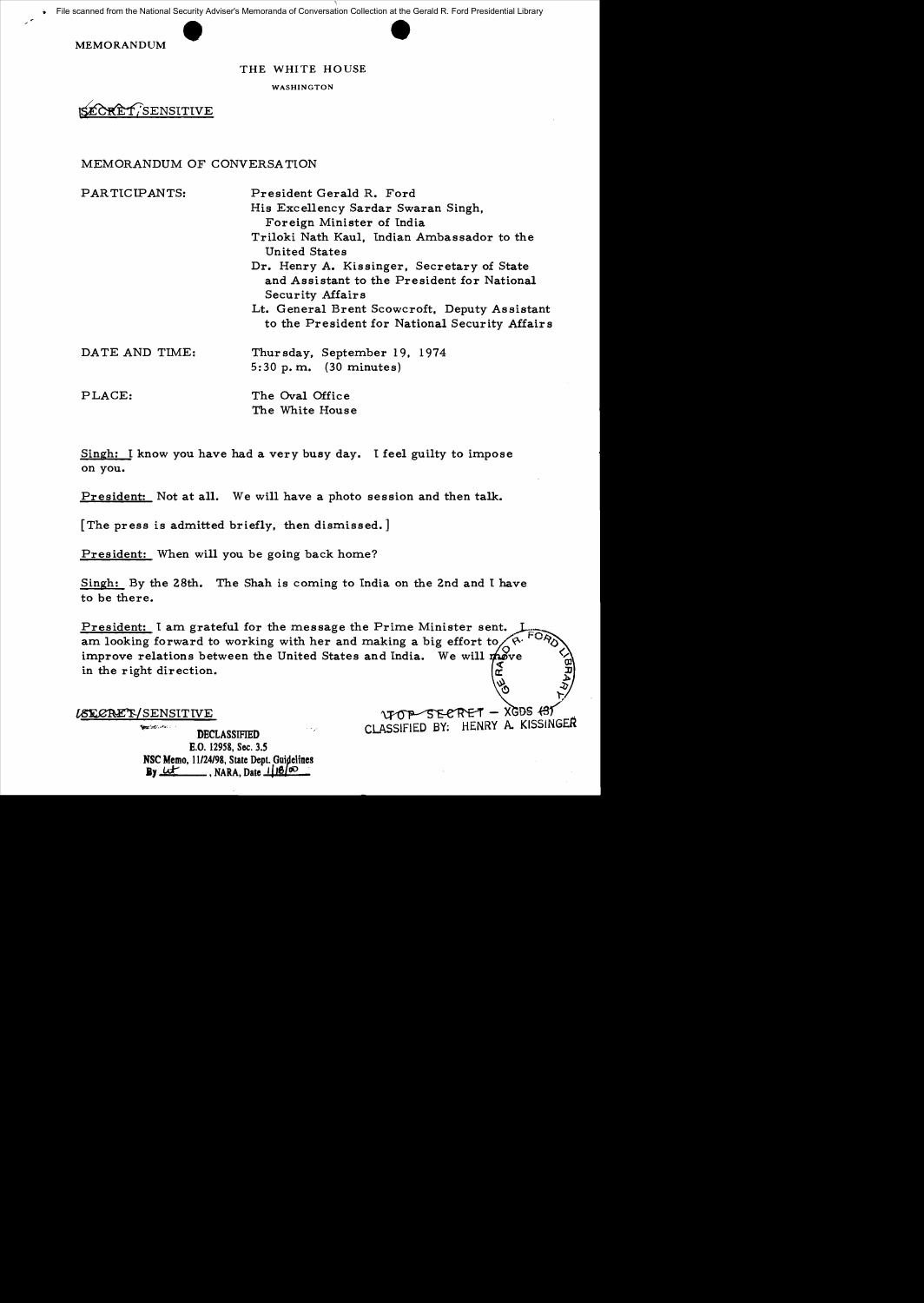## SECRET/SENSITIVE 2

Singh: The Prime Minister appreciated your warm greetings. She is looking forward to an improvement of relations. Ambassador Kaul's task when he was called from retirement was to see to this. Secretary Kissinger also works at this with characteristic enthusiasm.

Ambassador Moynihan is a very effective Ambassador. He is becoming very popular in India.

President: I'm glad to hear this. I thought he made a big improvement to the previous Administration.

Kissinger: Don't tell him. Mr. Minister.

Singh: In India your remarks have been greatly appreciated. Your idea of applying fresh thoughts. In India we don't brood--but we couldn't understand why there should be differences. when there is no clash of interests. We thought the United States should want an island of stability in this one populous region, without outside influence or interference. So we were confused when we found we didn't see eye to eye with the United States.

Kissinger: It is dangerous to cross India--they control half our press.

President: I am looking forward to Secretary Kissinger's visit to India. It is indicative of our wish to move closer together. I visited Ihdia in 1959 or 1960 for ten days. It was the TWA inaugural. I took a two-day train ride. I saw the Taj in the moonlight.

Singh: I hope it was not in June or July or you had a poor impression.

President: Then we drove to Jaipur.

Singh: You have said what I wanted to. We too are looking forward to Secretary Kissinger's visit and we hope it will advance our relations. What we want to discuss is not to dwell on the past, but the future of our relations. It should be possible to have understanding between us.

We are trying in an earnest effort within our own region to solve the problems of the colonial past. Once it was all India under Britain. It takes time to resolve, but we are trying to bring about good relations among us. There were some problems with the Shah. With Pakistan



SESRET/SENSITIVE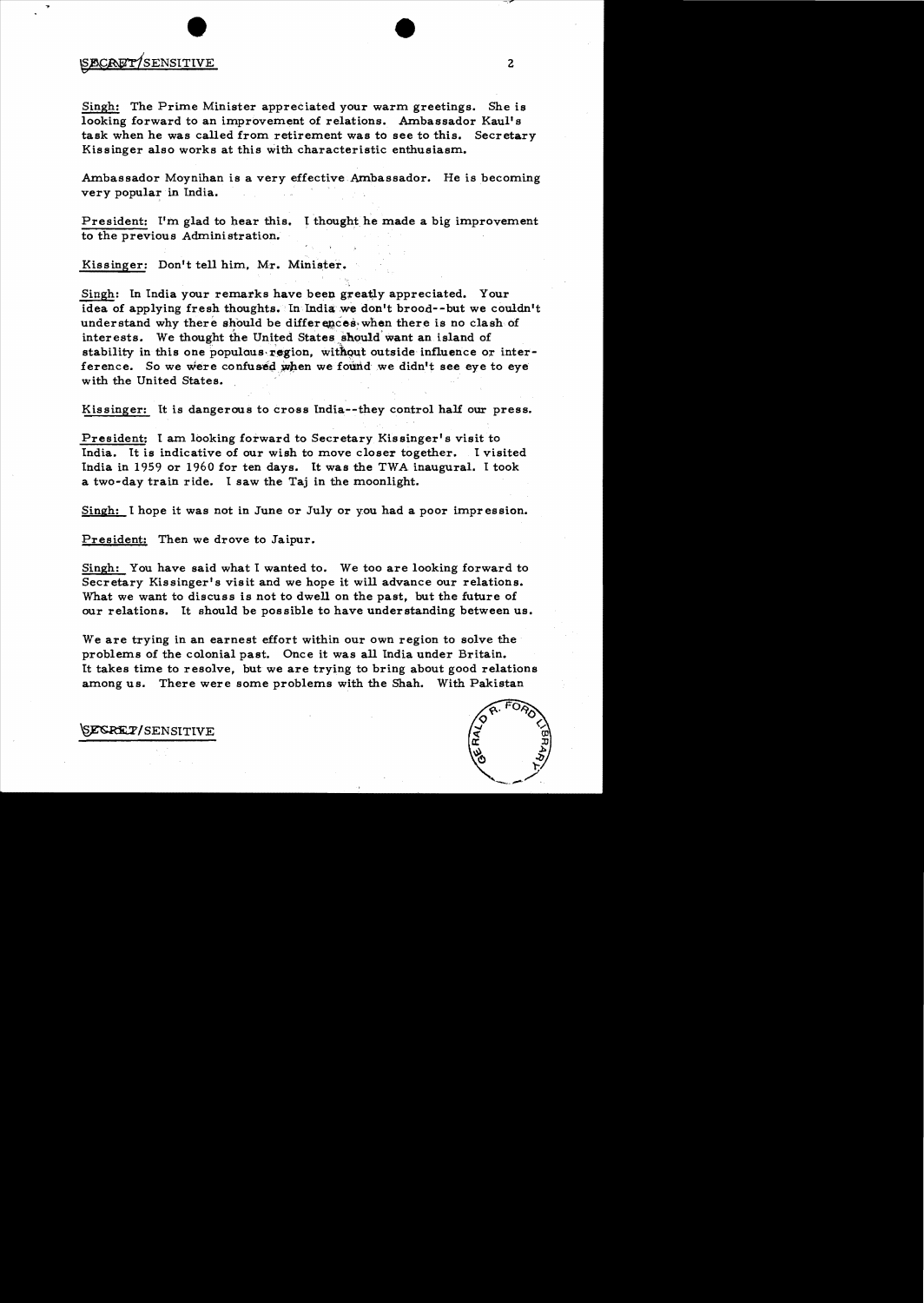### SECRETYSENSITIVE 3

,

we are trying very hard under the Simla formula not to use force. If Pakistan responds favorably, there is a good chance for a durable peace. Compared to other bilateral areas, the two sides have got together themselves to settle the borders, prisoners of war, and other problems. In no other area have the parties themselves been able to do this. The benevolent interest of the United States has been helpful. In the past, others have looked over our shoulders and that tends to make the will to compromise evaporate.

President: Your way should lead to a more permanent solution.

I enjoyed my visit to the UN.

Singh: Let me give my congratulations on your speech, which touched upon basic and burning issues. You rightly said the details would be spelled out by Secretary Kissinger.

President: I discussed the controversial issues, but I didn't want to duck them.

Singh: Some things have to be said. Platitudes would not have done justice to the United States or the United Nations.

President: I hope we can work together on some of the problems of Vietnam.

Singh: I will discuss this with Secretary Kissinger because I think . there should be cooperation. We would like to disabuse anyone of any ideas that we are committed to any country. We are committed to principles--and if we agree with the Soviet Union, it is because it is a point of our principle. The United Nations has been dominated for the past ten years on African and Middle East problems and we have strong views on these issues. But we judge our views on all matters....

President: We are trying to solve the Indochina problem as constructively as possible.

Kissinger: Ambassador Kaul was helpful during the negotiations in passing information.



\S**E\CA:E**\T / SENSITIVE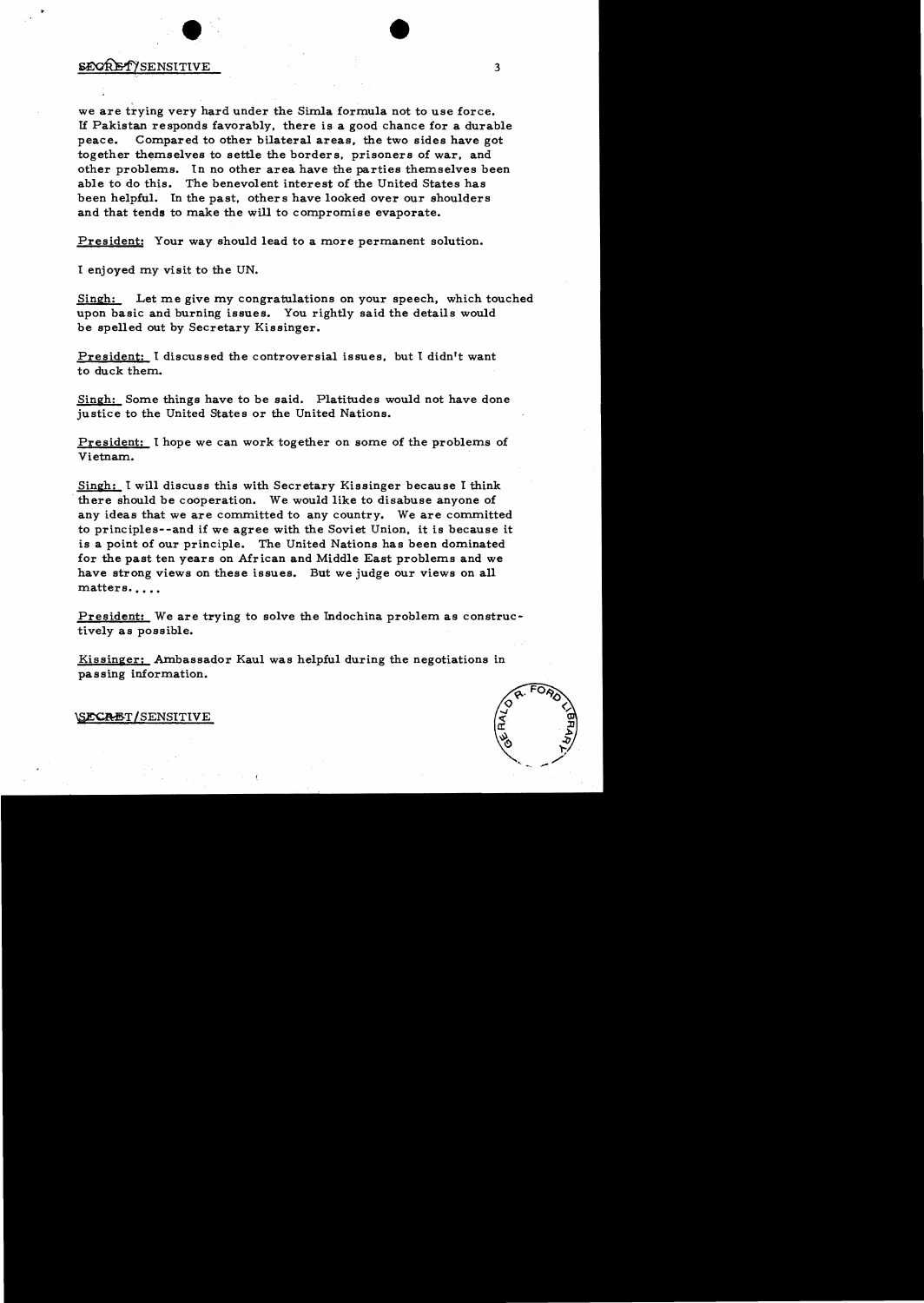# ENSTREPT OF THE STREET OF THE STREET OF THE STREET OF THE STREET OF THE STREET OF THE STREET OF THE STREET OF THE STREET OF THE STREET OF THE STREET OF THE STREET OF THE STREET OF THE STREET OF THE STREET OF THE STREET OF

President: We are grateful for that. It was harmful to the world. I would hope that if it is within your principles at the UN, if you could help to postpone the Khmer credentials issue.

Kissinger: We prefer to have a study done and then defer it to a later time.

Singh: Secretary Kissinger's tenacity and brilliance in negotiations has helped your country to get out of a difficult situation. It took brave decisions. Our big worry about Cambodia is that--unlike other states--there is no dialogue or even identification of negotiating parties.

Kissinger: We have some ideas for movement.

Singh: We appreciate the bold decision that it took for your extrication from Vietnam. We support the Paris Agreement. You phased out Laos but we are worried about Souvanna's health. We are worried about Cambodia because nothing is in sight. The Cambodian situation is different from Vietnam. But I will discuss this in detail with Secretary Kissinger.

We are looking forward to strengthening our bilateral relations, particularly in the economic field. We are hard hit by the oil prices. If we have to pay cash for crude oil. it will cut into our development program. We, as you said, have to keep ahead of the population increase. We don't want to depend on aid for long. We hope the progressive policies in trade which the United States supports will happen. If we can have some period of respite in payments....this is new for the oil-producing countries; they tend to want the cash in hand. But feeding over 500 million people is a big problem. We made, with American help, great progress in the production of grain. But if there is a short fall, even if it is a marginal shortfall, its effect is disproportionately hard.

President: You mean a bad crop?

 $Kaul:$  If we fall short of rain and fertilizer.</u>

Singh: A shortage of 5% is what we have. Any help you can give would' help. Fertilizer would help.

President: We want to help. We are short of fertilizer, need as much as you. We will try.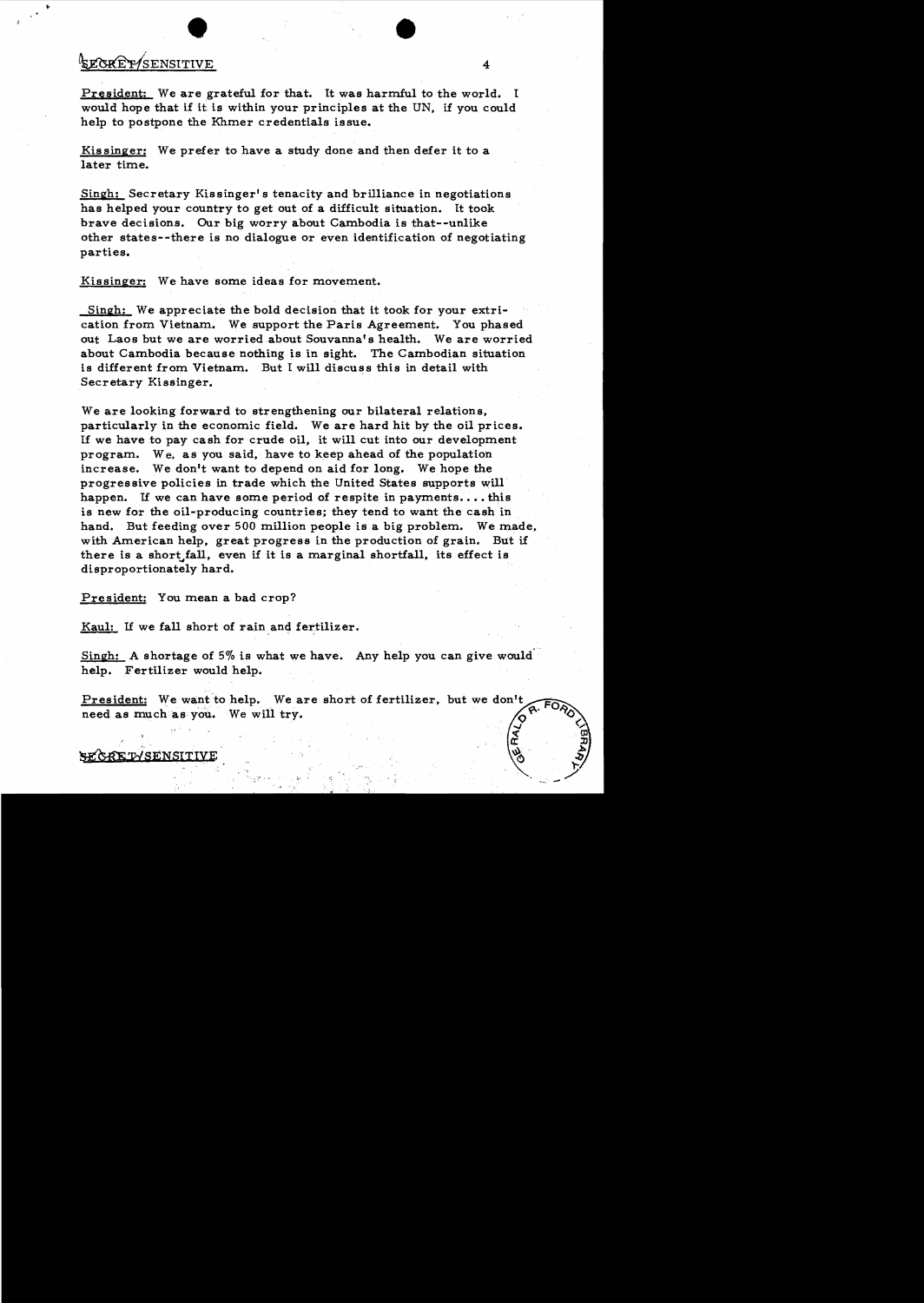## en andere the state of the state of the state of the state of the state of the state of the state of the state of the state of the state of the state of the state of the state of the state of the state of the state of the

Singh: Let me raise a small point--the Long amendment. We have been assured you won't push to invoke it, but it's a public relations issue.

President: This was offered by Long on legislation we couldn't veto. We fought it, but we had to have the legislation. '-

Kissinger: There are two things we can do. Our representatives don't have to vote, and we may be able to get it removed.

Singh: It's a public relations problem. For a friendly country, why have this discrimination? As long as it's on the books, that would remove the discrimination.

President: We will try to remove. We fought it.

Singh: The Prime Minister says you will be very welcome if you could visit. She suggested October to March as the best time. It would be good if you could address the Parliament.

President: They probably would treat me better than our Congress!

Kissinger: They treat their Foreign Minister rough. I appreciate your kind words.

Singh: Secretary Kissinger has done an amazing job with all his exploits.

President: He is the most popular figure in the US.

I would like to visit India. I had a great time ten years ago. After Secretary Kis singer's visit, perhaps we can see about a visit.

Singh: Perhaps in March.

President: At least there is no election next year.

Singh: Ours will probably be in March 1976.

President: When Secretary Kis singer returns, we will discuss it.

Kissinger: February 1975 might be a little early in view of other tr ips.

Singh: There is great appreciation of the way you have tried to settle Watergate--with magnanimity, compassion and statesmanship. You $\sqrt{\circ}$ have been very wise.  $\mathbf{z}$ 

 $\mathbb{R}\mathbb{E}\mathbb{Y}/\mathrm{SENSITIVE}$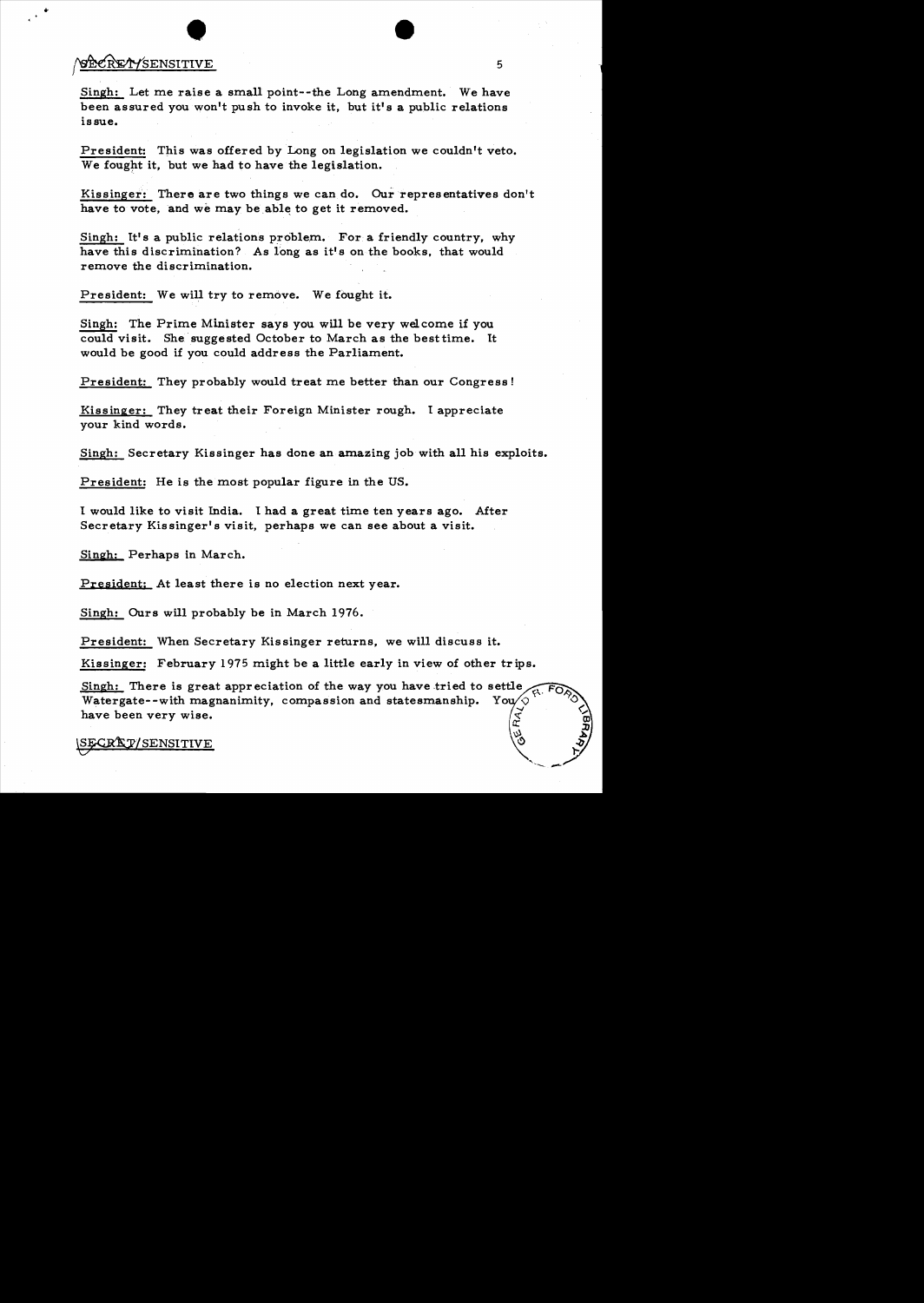P/FMSwigh/K/Kanl  $T_{\text{vanson}}$  $17$ Sept S Kinner for land very long dry. Fill put. Piro ( Unatter amost pres) Putin jou pau je to P Critique for may Primere foot para le continger (bus Maximus fit die transportionnelle he called pour attitud com the. Recke and at this well chanturate everyone Assurant moyentaire à moy expertise à heuring my popolen in Julia Obut Than, I that the mode big ingramment Termin almin Dont all bin, me him. In Justice your much have four quantity. oppuantes you interest appening part transport. embeting mby there prendd be dyponents - when there we clocked intracts, We this US should wount research of a databally - that we working for -we dont appear to correll when we want stability in one populare region - w/a andarity influence or contrificance. Since verse confirmed astron are de but sel ege to lige co/ US Demperatrices fin une they crutal prompter hosking forwardt Korst t: Julian J' any with 5 more close legitor. I was to I in 5 r a 60 /a 10 days. TWA enomymore Took 2 day train with Sacr Tog in wombrept S Gope not june a july a you have pro impréssion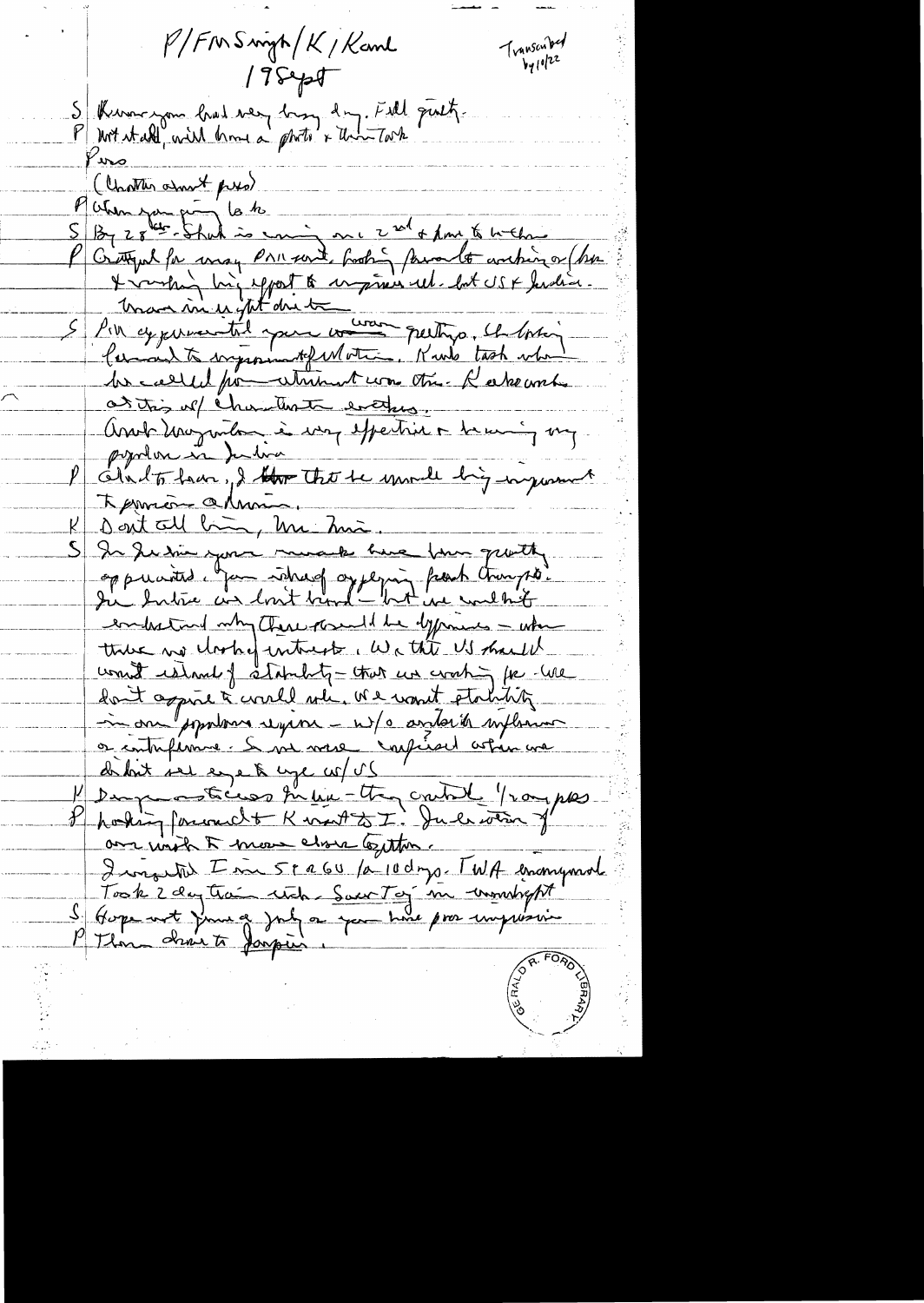Jon has sind not of emeters & bayang fammel to K chairs, with to dwell on point loast feeting from sallation. Shuldte prothet have inductively but no, all Enjoy au comment effect w/in me ignom & sobre pr. Takes time to reached, but we thing to king about grodulation avec ma pris mil 181 with the fire. If the woxcards farantly there is good churce por dimedice piece. Emp with to artien buttagel array, c 2 seits here got tryitten throughous to sell the backers, Po with rather push. An use with one have fartilo throughous line as that do this general with A of US has been talyful In part, others have torbelise and that that that tuit to metre with the compression was work P you may should have to a some primarent whatever Inyonial my want to be S Cryptolan sperch which touch thereon broker bonning comes journality and details and be speed and in K. 1 2 des crossel instructeurs princ, ent 2 didn't wont to douch chan S Some thing how to be raid. Platitude would not und done justice to US a UN P Age me can compe trytten on come of prob pu me S 2 with draws w/ K hamse 2 thing the samuel bk sorp. We take to the copy and when we construct to monty, we are untilthe funciple - if an agalar/sc it is lacence on it is a finit of own principle. U.A. have held commented part By o on Aprior ME probo have how strong rous on the resins" We god ge un viens on all mottres + we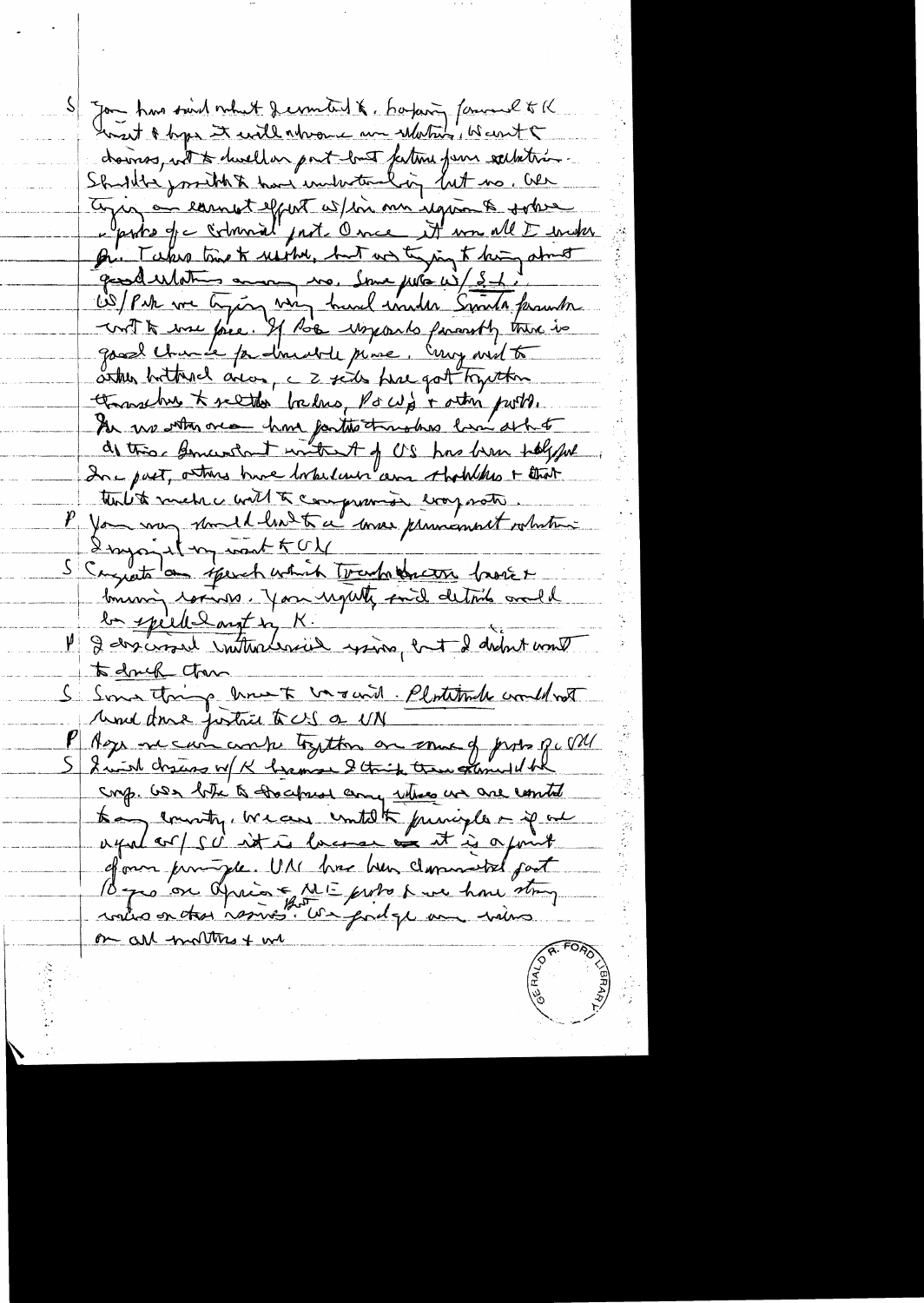We trying to sake Indontrion as constructively as possible Kard are halpful down west in partir mits.  $\mathsf{K}_\mathsf{L}$ We pentited. It to was humped to world, I would trace if in form principles at UN, if you ared justperne Known industrial rosse K We press to have study done adys Il tenants a brethance in insport him holyed gon contry & get met of day pet. Took banne home deusing On drig wary about combidia in that - unhis other states - there is no dralized in when ident of religion portile. Non have some teless for mournot.  $\mathcal{K}_{-}$ S We sepponente board classica for your extremention form Mr. us siggent Parts. Plused at hard but would also Somme hutte Grecil en Commandance cause creatingum support. Commandia est different VN. But I will drains in clothail of K horting famoual to strong the one intolated whomespostic . in law. We hand lost by ort pris. Juin Mout pour laint for email to int and for long - an tape progressive places in ببتين how the which of the posts will to hoppen. If we can have sanc parist y result un jammets.<br>Tris is sour fr e ai son trise, They took woute Co-mall, as/ vs talg; quit jmyssoin prol gionn But when if margand shortfull, its effect is chappeyerchional  $P$  Bal  $\mathfrak{b}_P$ ? Bould Shert of some & futuries Q shortage of 5% is what we have, On help you